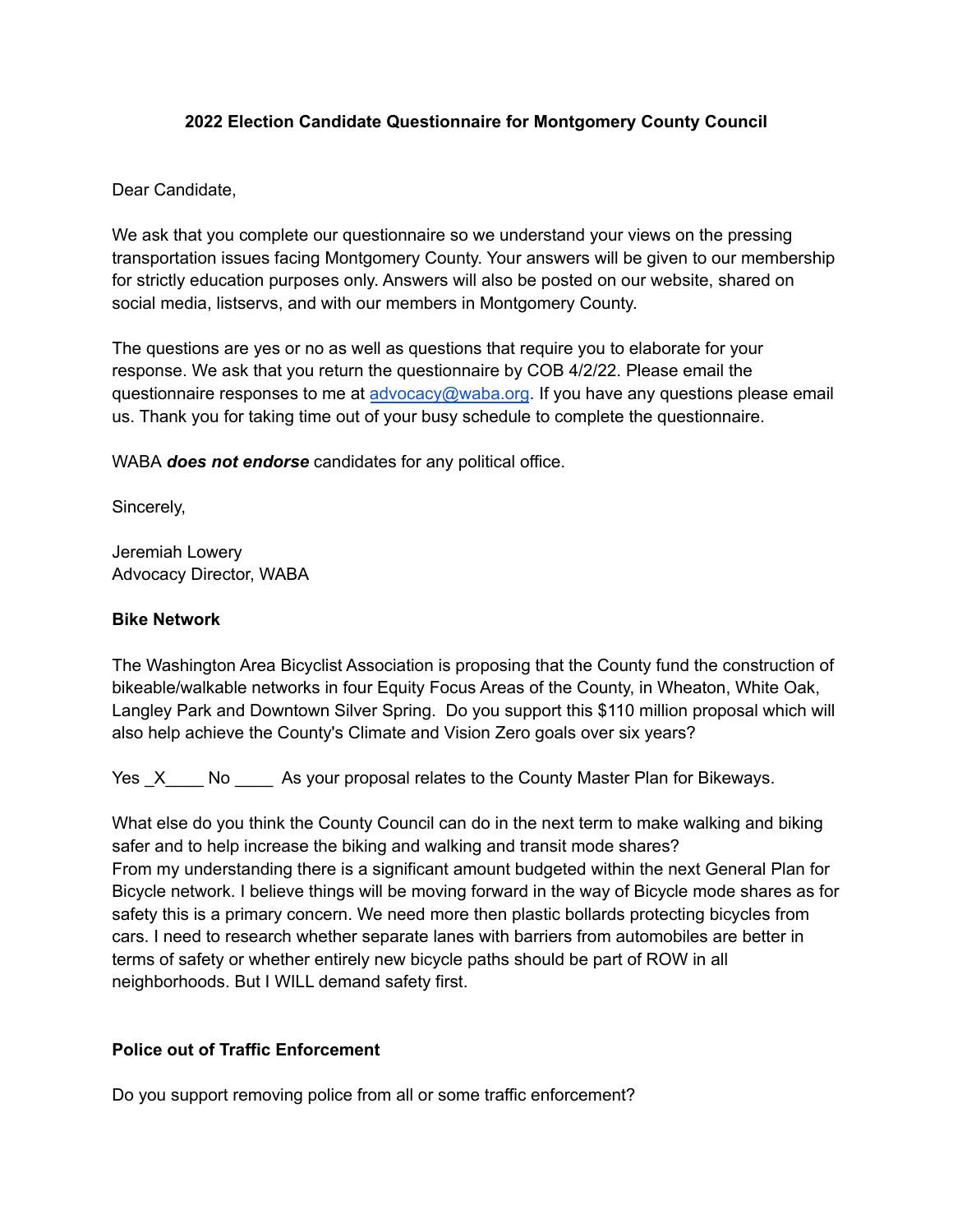Yes \_\_\_\_\_\_ No \_X\_\_\_\_

How will you balance the need for traffic enforcement and equity while in office?

I am confused with respect to your definition of Equity? However, I do not think Traffic Enforcement is not necessarily exclusive to Equity? Equity is not normally used in terms with traffic management. From my perspective traffic enforcement should be \*blind\* to race, ethnicity, sexual preference, gender or gender identity. As time progresses society pushes new boundaries. Someday soon I suspect we will see automated intelligence technology enter into traffic management and transportation technology, as our technology improves I am sure some tasks of the Police may be shifted to computer automated intelligence. I do support using technology in place of manpower. This IMO is the future.

### **Trails - repaving**

Do you support fully funding the budget request of the Parks Department to include monies for repaving the Sligo, Rock Creek and Capital Crescent Trails?

Yes X No  $\blacksquare$ 

**Tunnel**

Do you support funding the \$55m project for this important regional trail connection through downtown Bethesda?

Yes X No No No List

Do you support funding that will complete construction of the project within the current FY 23-28 CIP period or sooner/later?

Yes X No  $\blacksquare$ 

#### **270 widening**

Do you support or oppose the proposal to widen parts of I-495 and I-270 to add four express toll lanes?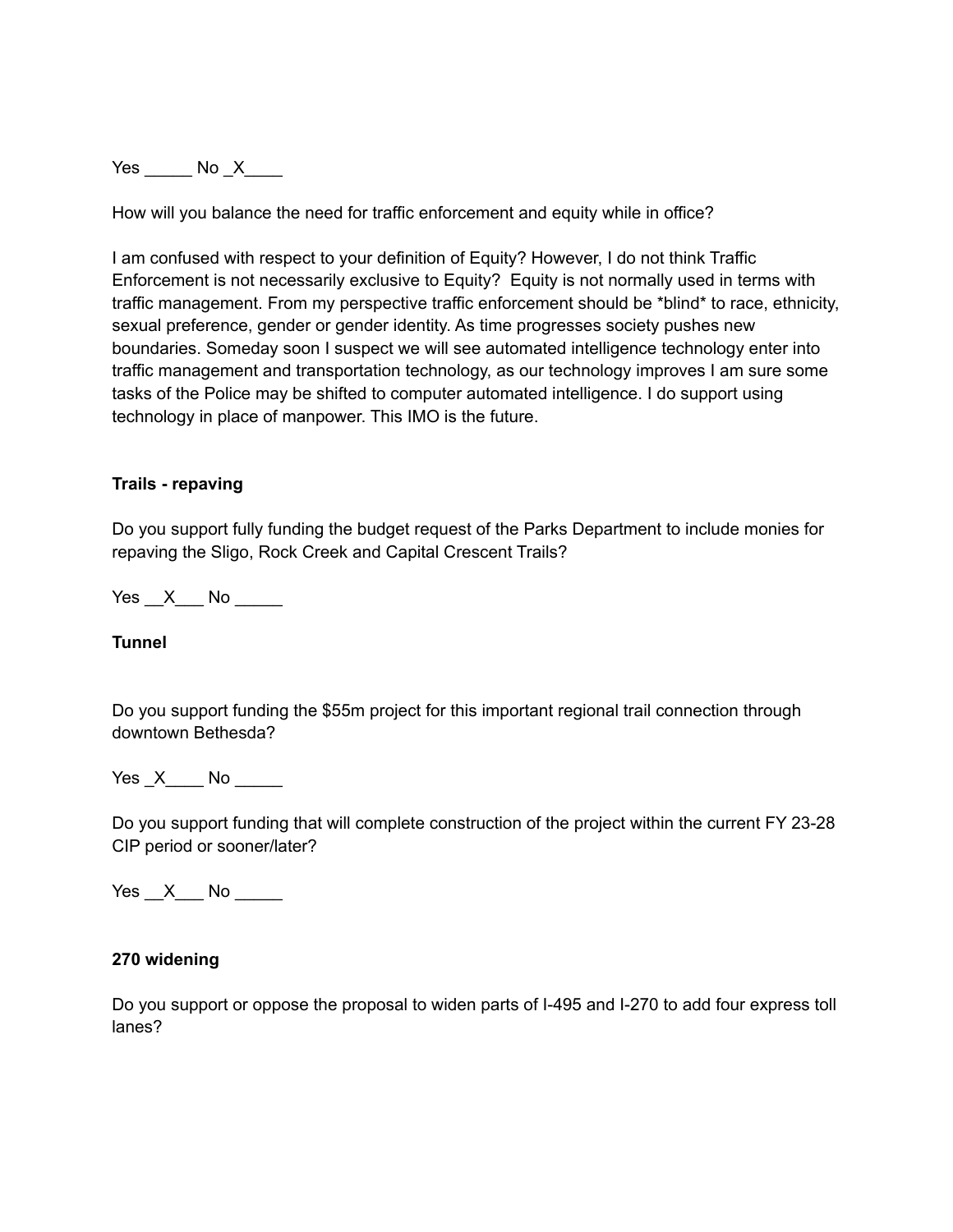Yes No X However, I might be more supportive with 270 Improvements with its spur to 495 and the American Legion Bridge. More studies are needed. I will wait to decide on 270 improvements until the CE and SHA/Governor submit something more concrete.

Why or why not? And how would you show that support or opposition. Do you support other new highways or road expansions?:

I am not a fan of Public Private Partnerships for Roads. I would like to see a better proposal come from SHA. I believe the current proposal would pray on Maryland drivers without proper controls in place and it could allow corporate interests to potentially create predatory situations with the public. The Beltway is the greatest problem today with no solution within sight today and needs more discussion and negotiation between the County and SHA. Homes should not be displaced for cars. 270 has more potential for additional lanes and other transit options which WILL increase capacity and move people faster and more efficiently. Corridor forward has much to be proud of IMHO!

I do support new roads or road improvements where it is demonstrated they will support best practices for improving transportation as well as Commuter Time reduction. As an example: I support the widening of Norbeck Road Route 198. This modernization and road improvement has been on the books for over 60 years and this boulevard concept provides for sidewalks, bike paths and tree lined medium and the road includes upgrades to storm sewer control as well as addressing existing over-verticals which exist along this roadway which need safety improvements.

# **Vision Zero**

Vision Zero - is it working and if not, what needs to be done by the County to achieve the goal of zero deaths due to traffic crashes? What would you do to work with the State Highway Administration to achieve true Vision Zero?

NO Vision Zero does not seem to be working as it was expected. It is with regret I do not know the answer as to how to achieve the goal of zero deaths. As long as people speed, drive carelessly there will be accidents. I believe and would like to see stricter penalties for people who exceed speed limits, and far more penalties for people who drive impaired. There also should be more traffic safety studies done to all road networks for the purpose of finding techniques which could increase safety. I also support pedestrian tunnels and bridges where practical. I also believe Smart technology should be implemented sooner rather than later at locations where there have been excessive accidents even with more speed cameras. Georgia Avenue above Hewitt Ave is one example. Road Sensors, more cameras as well as Pedestrian warning lights and rumble strips South of Hewitt Ave to make drivers slow down. These problems need continued public participation for solutions.

# **Transportation Equity Pledge**

[Will you sign our transportation equity pledge?](https://waba.org/blog/2022/01/transportation-equity-pledge-for-2022-candidates/)